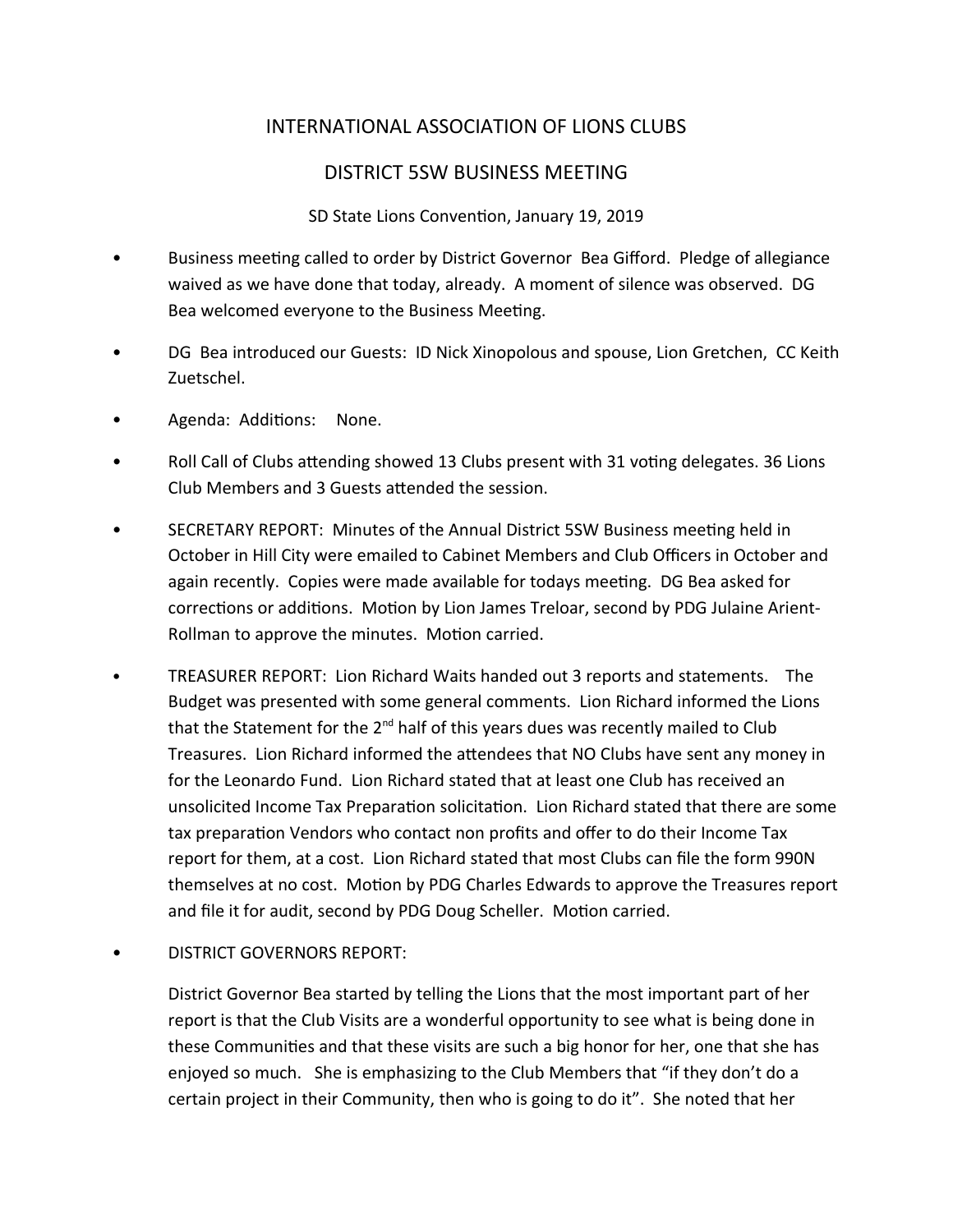efforts to organize a Lions Club within a Business in Rapid City is not going well. She has learned that it is hard to get an appointment with the local Manager or Spokesperson. On the upcoming MD5 Youth Exchange Camp in 2021 in MD5, she has been told that the Storm Mountain Methodist Youth Camp is available. Exact date has not been nailed down, but will be in July of that year. She is hoping to get a contract signed very soon. Lion Nathan Chicoine is the Committee Chairperson. DG Bea encourages All of the 5SW Clubs to consider sponsoring a youth to the Camp. She reported that Her District Leadership Team has met twice during the Fall months to discuss items and issues. She informed the Lions that 30% of our Members are Female. Not bad, but that could he higher as the women population in the US is over 50%. She Thanked all of the current Cabinet Members who volunteered to work with her this year. She also thanked her right hand man, her husband, driver, mentor and hard worker, Lion Ken.

### • CABINET COMMITTEES CHAIRPERSON REPORTS:

#### ADMINISTRATIVE COMMITTEE:

DGE Linda Vollmer began with "IT'S A GREAT DAY TO BE A LION, RIGHT?"

GLOBAL SERVICE: Team Leader PDG Tim Brown talked about a relatively New Service Project of collecting used prescription bottles. These are used by the organization "Drs. Without Borders" to dispense prescriptions while they are in Third World Countries. Without them, most of the people simply wrap pills up in a napkin or just put them into their pockets. He reminds Clubs that the metal can pop tops can be collected and given to the Ronald McDonald House organization. He noted that there are many rather simple ways of Serving those who are in need. He stressed the importance of Clubs reporting their Service Projects to Lions International and to the Cabinet Secretary.

GLOBAL MEMBERSHIP: Chairperson PCC Ken Wetz reported that the District Membership is going in the wrong direction. Our membership on July 1 was 806. Our Membership on December 31 was 763. 21 New Lions were added, BUT, 64 Lions were dropped giving us a net loss of 43. We all need to see who we can invite to join us. He noted that, if we don't get this situation turned around, a dues increase is inevitable. It will be a lot better if we just get some new Members.

GLOBAL LEADERSHIP: Chairperson PDG Doug Scheller is the District Chairperson as well as the MD5 Committee Chairperson. He reported that he has been and continues to working on Vice District Governor Training.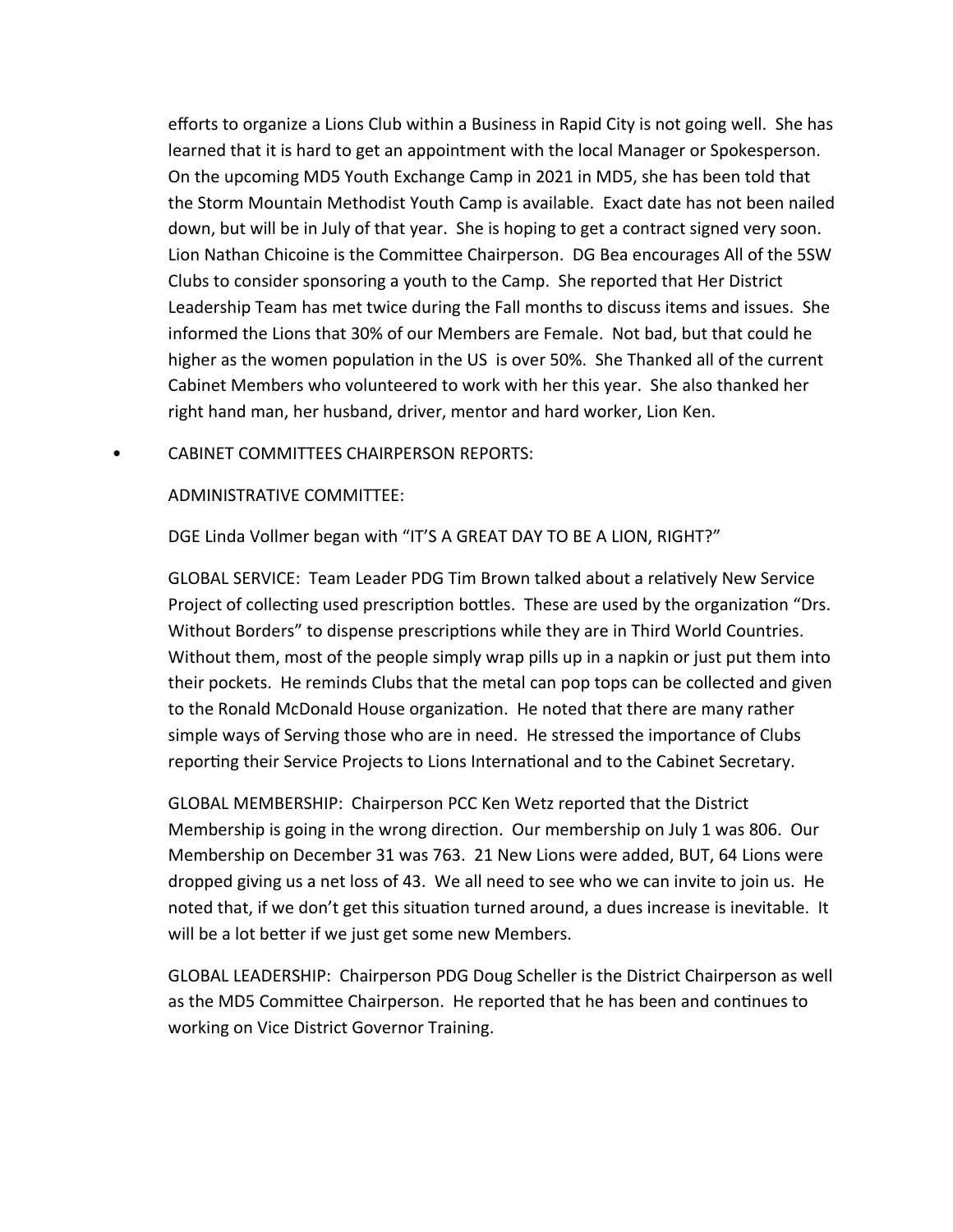WEB MASTER: PDG Ted Pukas reported that he has nothing new to add. He just wants to remind Lions to send him pictures and information on their Club activities.

DGE Lion Linda Vollmer wrapped her reports up with 'SO LIONS, LETS GET TO WORK".

SERVICE COMMITTEE:

1<sup>st</sup> VDE Richard Waits gave the following reports:

LEADER DOG: Lion Donna Wetz reported that 16 Lions Clubs and 1 Leo Club from SW have made a contribution for operating expenses at Leader Dog. The donations have added up to \$4468.

ENVIRONMENT: Chairperson Lion Ken Miller reported that the tour that he lined up to the Sanford Lab and the Neutrino Experiment last October was well received with several Lions attending. He is looking for suggestions on what and where to tour this Fall. His contact info is in the Club Directory.

PUBLIC RELATIONS & NEWSLETTER: Separate report later.

REGION COMMITTEE CHAIR: Lion James Treloar Thanks all of the Zone Chairs for there work. He has talked with all of them thru the year about what is going on in their Zones and where the problems may be. He reported that Lion Ron Bunnell recently conducted a Zone Meeting and invited PCC Lion Ken Wetz to conduct the Guiding Lion Training. Lion Jim informed the group that he will be the person who will be putting next years Club Directory together. He is asking Officers to provide their Zone Chairs with current and accurate information, ie, phone numbers. Information needed are the names of next years President and Secretary and their respective spouses or significant other. REPEAT: And current and accurate phone numbers and addresses.

## OLD BUSINESS:

WISCONSIN LIONS MISSION TO PINE RIDGE: District Governor Bea gave a detailed report on this project at the Cabinet Meeting yesterday. As a summary, the Wisconsin Lions Foundation approached the SD Lions Foundation to work together on doing eye screenings at Schools around Pine Ridge and including providing glasses, where needed. DG Bea asked Lions Jan & Tom Endes of the White River Lions Club to be the local contacts for District 5SW. The screenings were done last Fall and glasses will be delivered this Winter. Lion Jan stated that the screenings went well and that the Wisconsin group is also working on building or remodeling homes on the Reservation.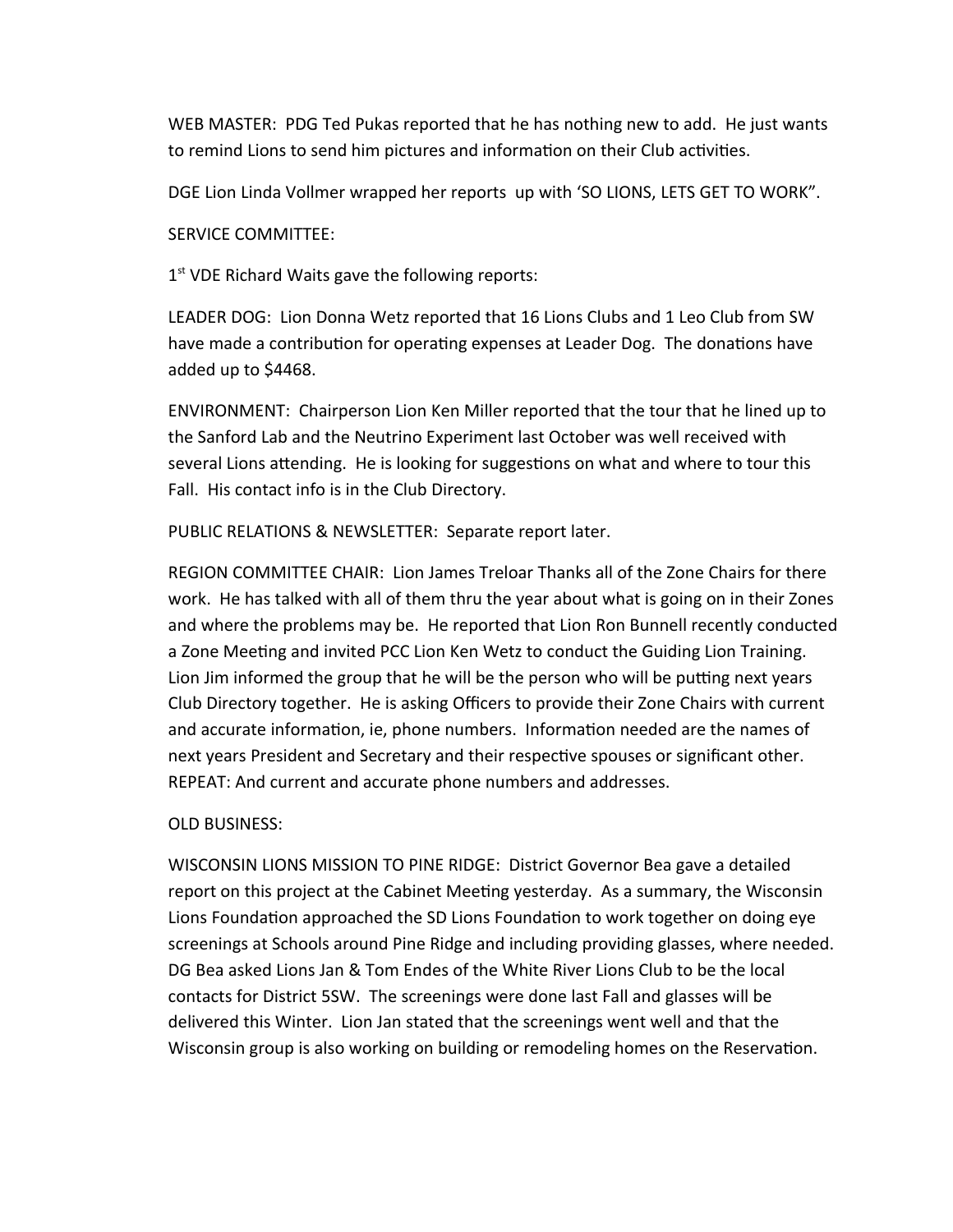NEW BUSINESS:

a.) Election for SD Lions Foundation Board Members: 2 seats are open. James Treloar and Ashley Burkhead were nominated. Motion by PID Robert Drabek that nominations cease and that the Secretary cast a unanimous ballot for the candidates. Second by PDD Ken Wetz. Motion carried.

b.) Election for Dakota Lions Sight & Health Board Member: Lions who are interested in serving had an earlier deadline to notify the Sight & Health Board of their intent to run. As no one filed their intent to run, the Board will appoint someone who expresses an interest in serving. Lion Richard Waits stated that Lion Stan Hohn of the RC Rushmore Club is interested in being appointed. Motion by Lion Frances Waits that District 5SW endorse Lion Hohn for the open position, second by Lion Robert Lowrey. Motion carried. This information will be shared with the Sight & Health Board Chairperson, Lion Colin Keeler.

c.) Lions Day at the Capital: NOTE: The SD Lions Foundation is hosting a Legislative Lions Day at the SD State Capitol on March  $6<sup>th</sup>$ . Foundation CEO Jennifer Siggette encourages Lions Clubs to join the Board and Staff for the event. She encourages Lions to bring their Club Banners for display. Clubs will need to bring their pole for hanging the banner.

International Director comments: ID Nick Xinopolous thanked the SD Lions for the invitation to attend our State Convention. He deferred his comments until this evenings Banquet.

DG Bea presented some recognitions and an award. She recognized the Hill City Lions Club for receiving the 2017-2018 Club Excellence Award from Lions International. Several Lions Club Members qualified as Guiding Lions and DG Bea presented them Lions International Certificates. They were Lions Robert Lowrey, Ron Bunnell, James Treloar, Stan Hohn, 2<sup>nd</sup> VDG Richard Waits, PDG Ken Gifford and PDG Doug Scheller.